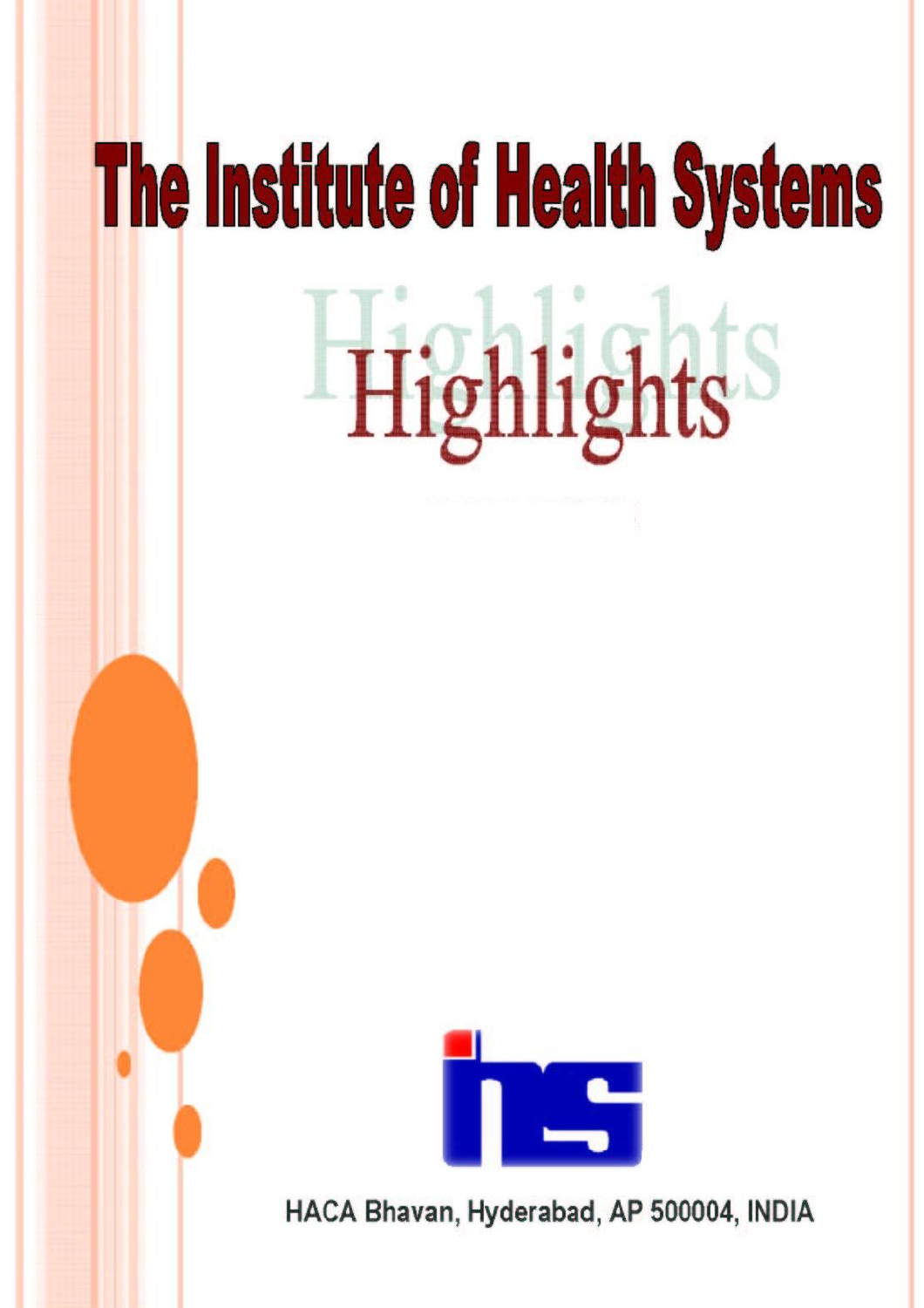## **IHS ACHIEVEMENTS IHS ACHIEVEMENTS**

- **•** Internationally reputed Health Systems Research Institute
- Self sustaining operation
- Recognized by the NTR University of Health Sciences, for Masters in Public Health
- Health Informatics Courses, affiliated to AP State Board of Technical Education.
- **•** First Public Health Laboratory in the NGO sector
- MoU with University of Iowa, USA.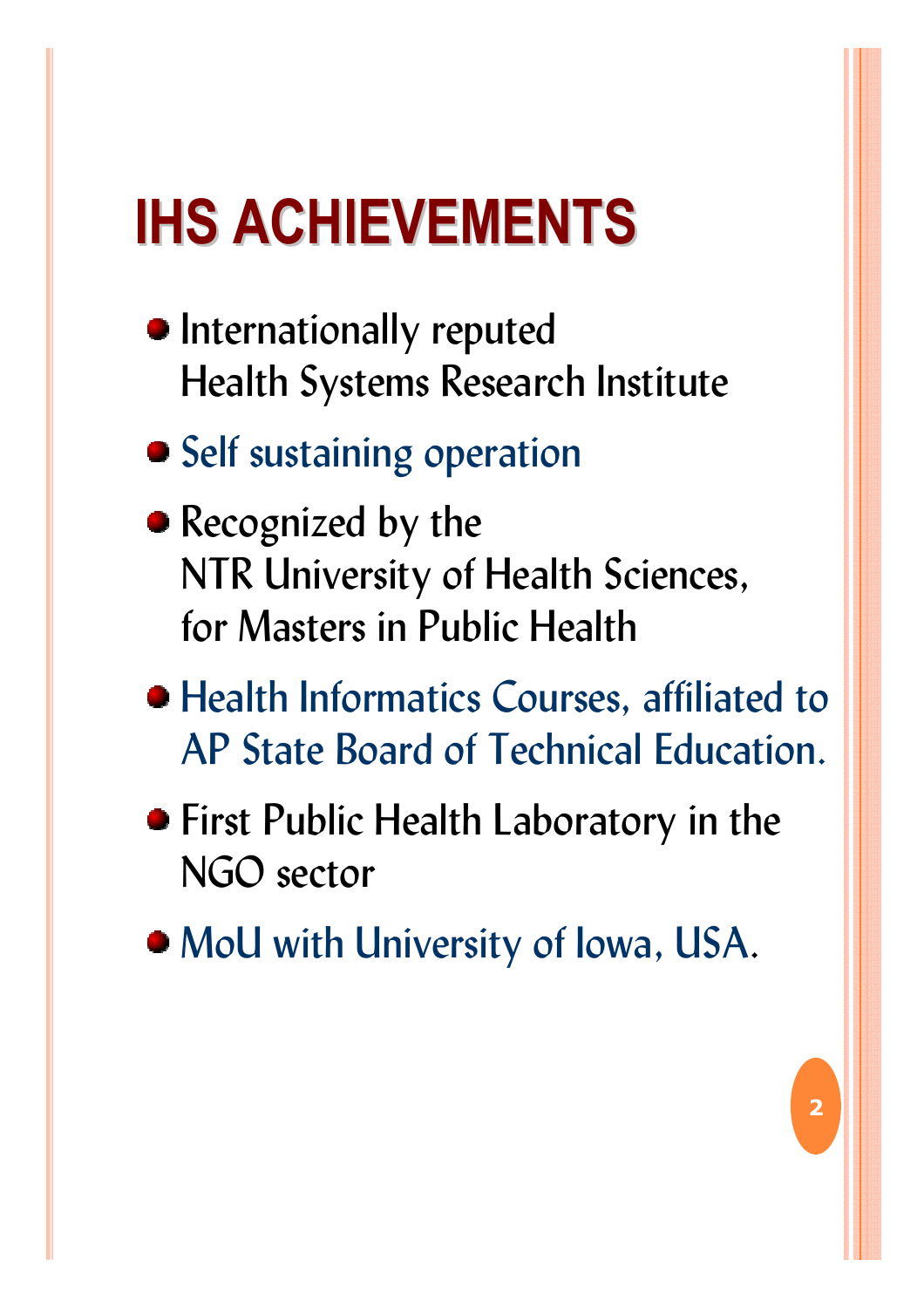## **KEY CONTRIBUTIONS KEY CONTRIBUTIONS**

### Pioneering Research on:

- **Burden of Disease**
- **Causes of Death**
- **Health State Valuation**
- **Hospital Performance Analysis**
- Patient Satisfaction Surveys
- **Health System Responsiveness**
- **National Health Accounts**
- **Health Insurance**
- Health Care Quality Assurance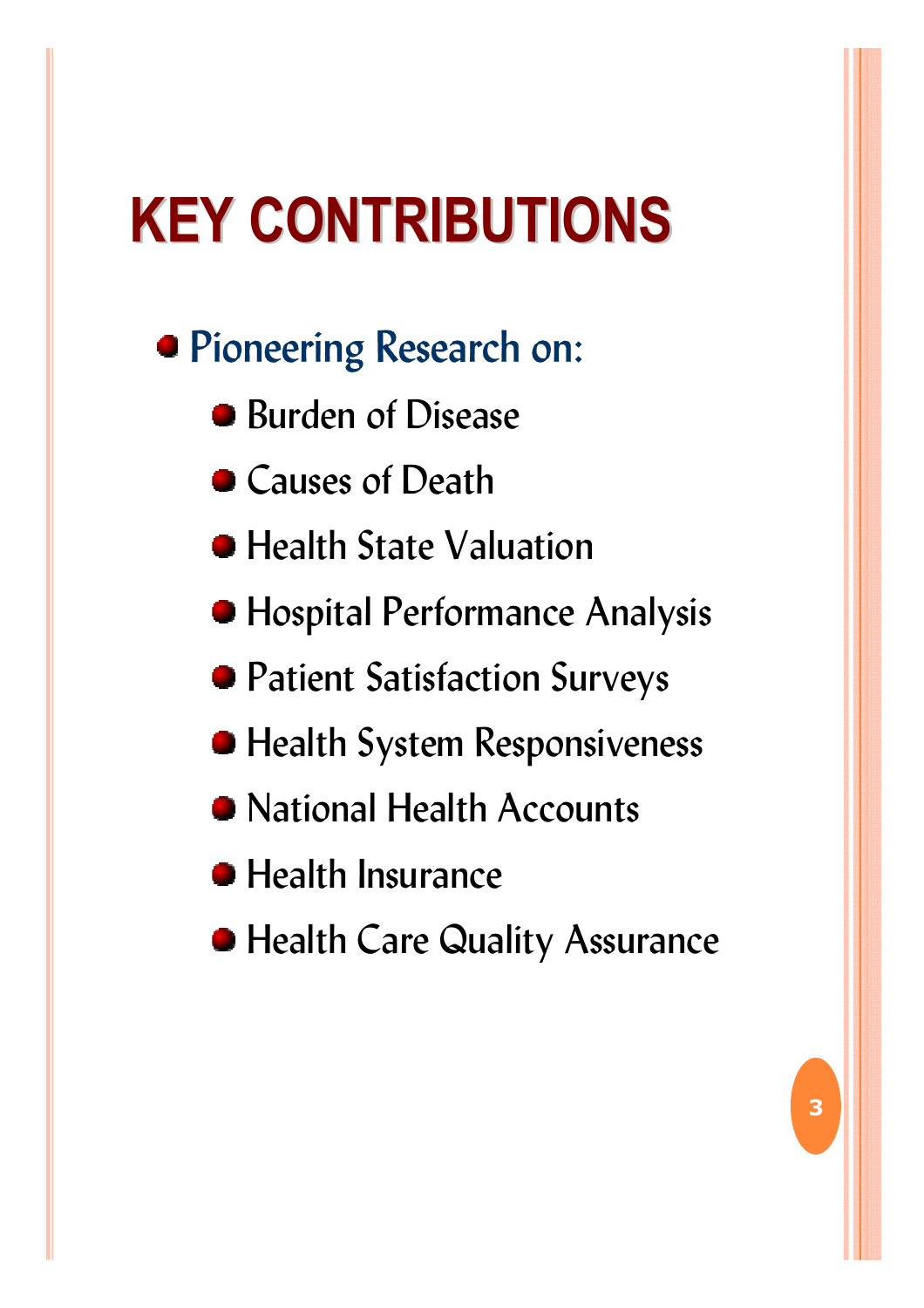## **KEY CONTRIBUTIONS KEY CONTRIBUTIONS**

## Building Human Resources for Health

#### **Innovative Training Programs for:**

- **Managing Primary Health Care in Remote Areas**
- Research in Burden of Disease and Epidemiological Studies
- Applications of Health Informatics
- Verbal Autopsy by SRS surveyors
- Use of Computers by Health Executives:
- Development of Health Expenditure Frameworks
- Decentralized, Convergent Health Planning

#### **Comprehensive Manuals**

- Gastroenteritis Manual for Health Workers
- Malaria Manual for Health Workers
- Manual for Developing National Health Accounts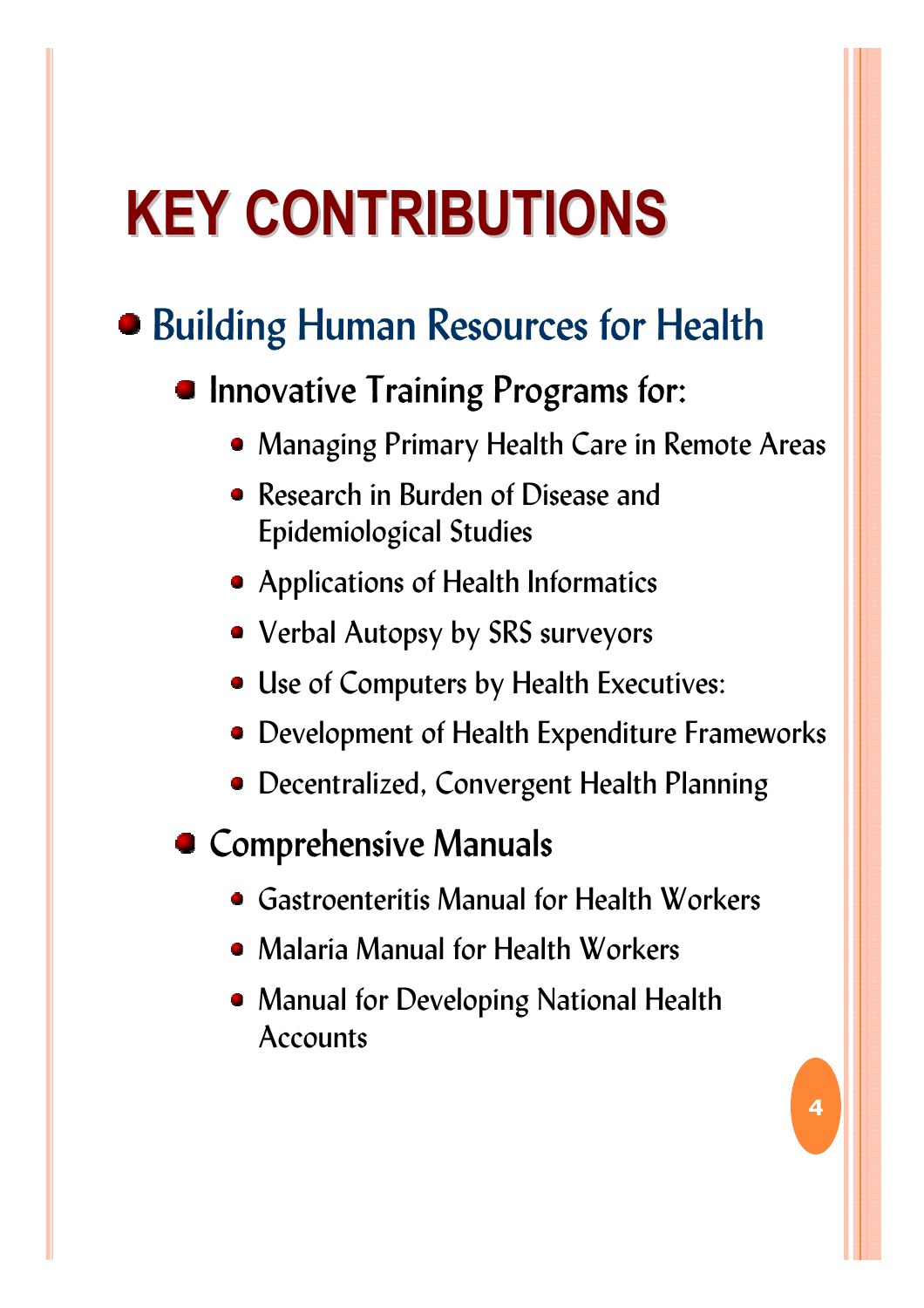# **KEY CONTRIBUTIONS KEY CONTRIBUTIONS**

Technical Support for Health Sector:

**• Government of India** 

**• State Governments** 

Andhra Pradesh

Madhya Pradesh

**Orissa** 

**Gujarat** 

**Maharashtra** 

West Bengal

**Assam** 

**ODelhi** 

**•** International

Government of Mauritius